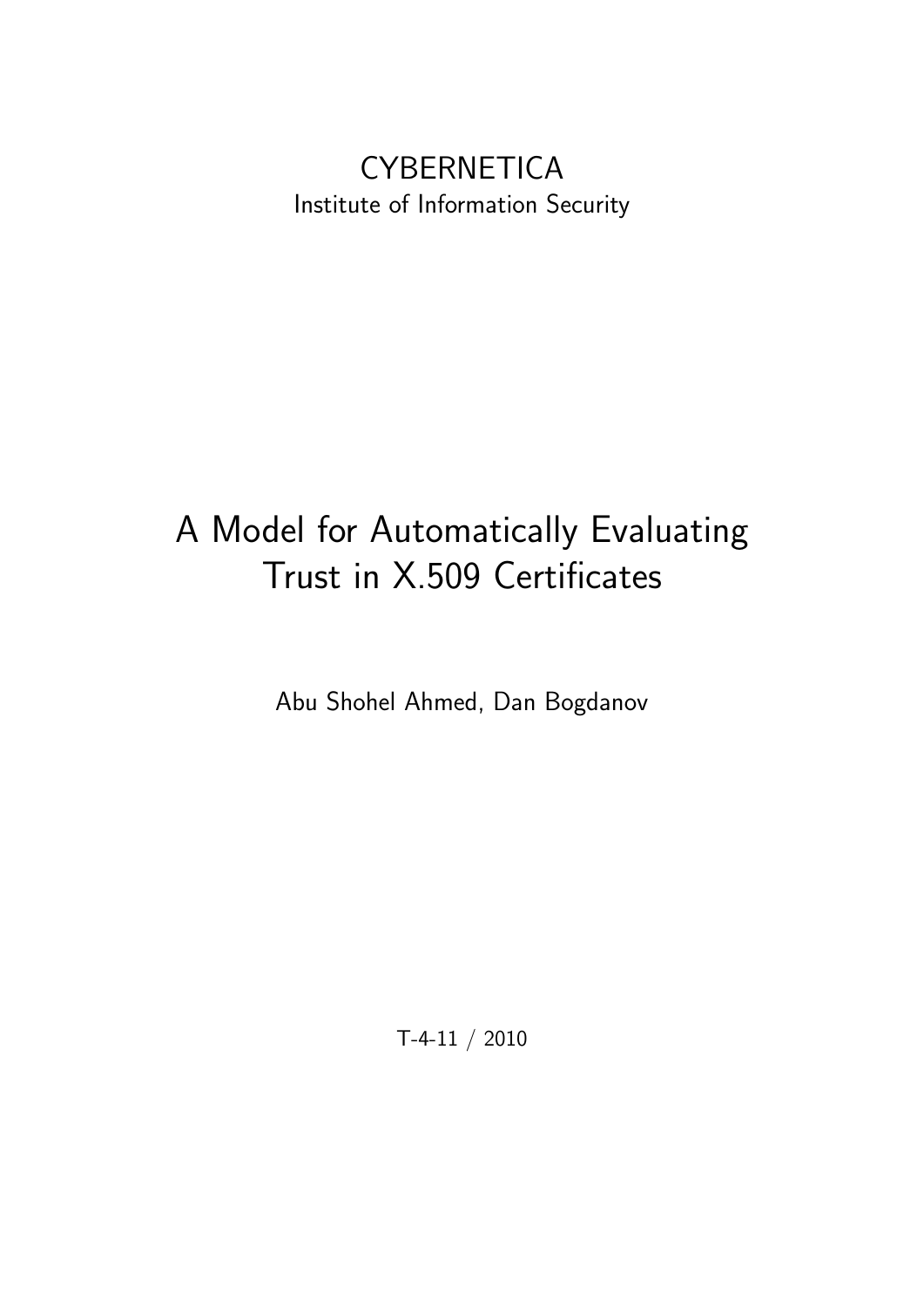Copyright  $\odot$ 2010 Abu Shohel Ahmed<sup>1</sup>, Dan Bogdanov<sup>1,2</sup>. <sup>1</sup> University of Tartu, Institute of Computer Science <sup>2</sup> Cybernetica, Institute of Information Security

The research reported here was supported by:

- 1. Estonian Science foundation, grant(s) No. 8124,
- 2. the target funded theme SF0012708s06 "Theoretical and Practical Security of Heterogenous Information Systems",
- 3. the European Regional Development Fund through the Estonian Center of Excellence in Computer Science, EXCS, and the Software Technology and Applications Competence Centre, STACC,
- 4. EU FP7-ICT project VirtualLife (contract no. 216064).

All rights reserved. The reproduction of all or part of this work is permitted for educational or research use on condition that this copyright notice is included in any copy.

Cybernetica research reports are available online at http://research.cyber.ee/

Mailing address: AS Cybernetica Akadeemia tee 21 12618 Tallinn Estonia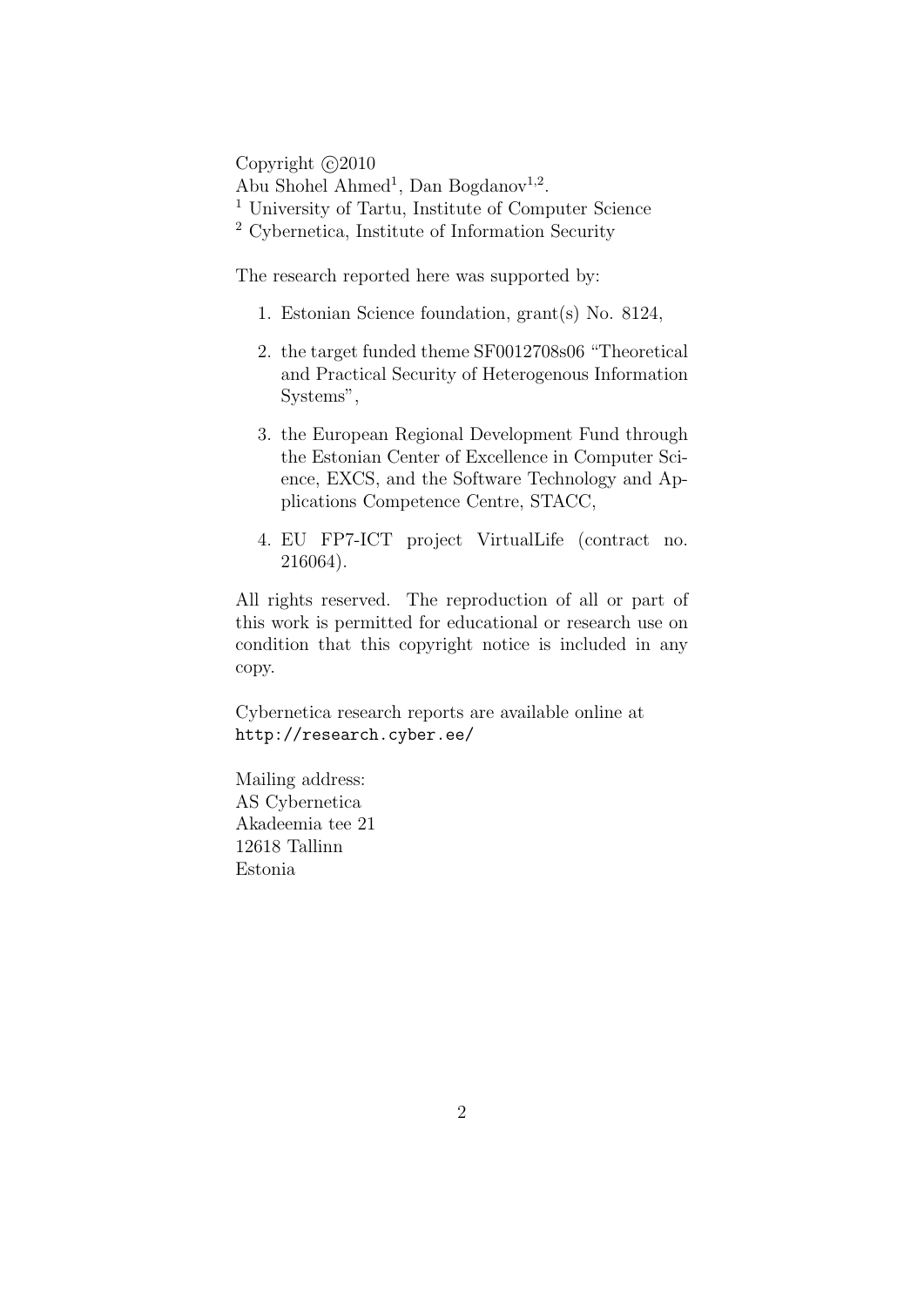## A Model for Automatically Evaluating Trust in X.509 Certificates

Abu Shohel Ahmed, Dan Bogdanov

September 29, 2010

#### Abstract

Currently, X.509 certificates are the de facto standard for verified identification of a person or entity on the Internet. As more and more people and organizations are using X.509 certificates to prove their identities in online transactions, the reliability and trust level of certificates come into question. X.509 certificates are based on public key cryptography such as the RSA scheme. However, the certificate granting process is based on the certification policy of the certification authority. Non-conformant issuing policies turn the trust evaluation of a certificate into a subjective matter which creates a lack of interoperability among certificates and certificate authorities. This paper presents a model for evaluating trust in X.509 certificates. Our model considers extended certification fields, rating services and certification policy formalization methods to find a good way for determining the trust level of a single certificate.

### 1 Introduction

A Public Key Infrastructure (PKI) allows the identification of a subject based on user credentials. This is achieved by using certificates, in which a Certificate Authority (CA) asserts the association between an entity and its attributes. Usually, the CA issues a certificate to an entity based on its own guideline documents such as the Certificate Policy (CP) and Certification Practice Statement (CPS). The certificate policy file defines a set of rules that the CA maintains during the life cycle of a certificate. This is an important document to measure the trust level of a certificate. In addition, the certification practice statement states how the CA actually implements the certification policy during its operational time.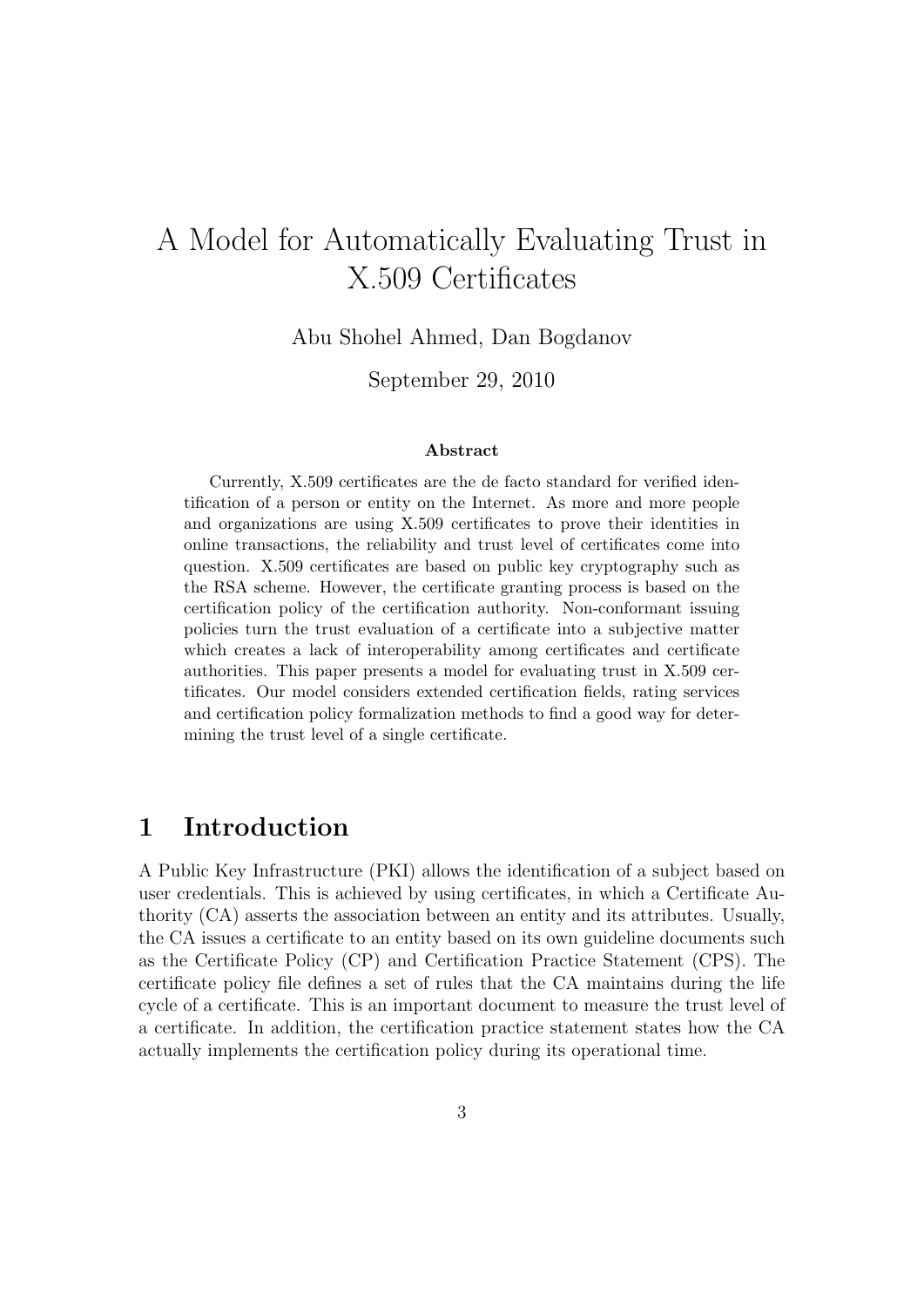The certification mechanism only provides information regarding the validity of a certificate issued by a CA. However, there is no automated mechanism for verifying the trust level of a certificate. The main obstacles for certificate trust evaluation are non-machine-readable certification policies and certification practice statement document and also the measurement of CA trust. The objective of this paper is to measure the trust level of a certificate and to automate that process. There are several steps to measure certificate trust level:

- 1. correctness of a certificate
- 2. usage of extension fields
- 3. matching policy identifier with requirement
- 4. policies defined in the certification practice statement
- 5. the actual practice of the certification authority.

In this paper, we devise a stepwise solution using the above techniques. Our solution also focuses on semi-formalizing the CPS document which allows other parties to rate the CPS document automatically. In addition, we will focus on a fallback system based on blacklisting or rating of certificates.

The paper is inspired from the VirtualLife (VL) identity management system [1, 2] which is based on X.509 certificates. In VL, the strength of an identity is defined in three categories:

- 1. completely identified
- 2. weakly identified
- 3. not identified

We present a technique for determining the category for a certificate. The rest of the paper is organized as follows: Section 2 describes the certification process and the internals of an X.509 certificate, Section 3 describes the problems with X.509 certification, Section 4 describes previous studies in this area and Section 5 describes our proposed solution.

## 2 Certification and the X.509 certificate

A digital certificate is a digital document that certifies that a certain public key is owned by a particular user [3]. This document is digitally signed by a third party called the Certificate Authority to authenticate that the public key belongs to the certificate user.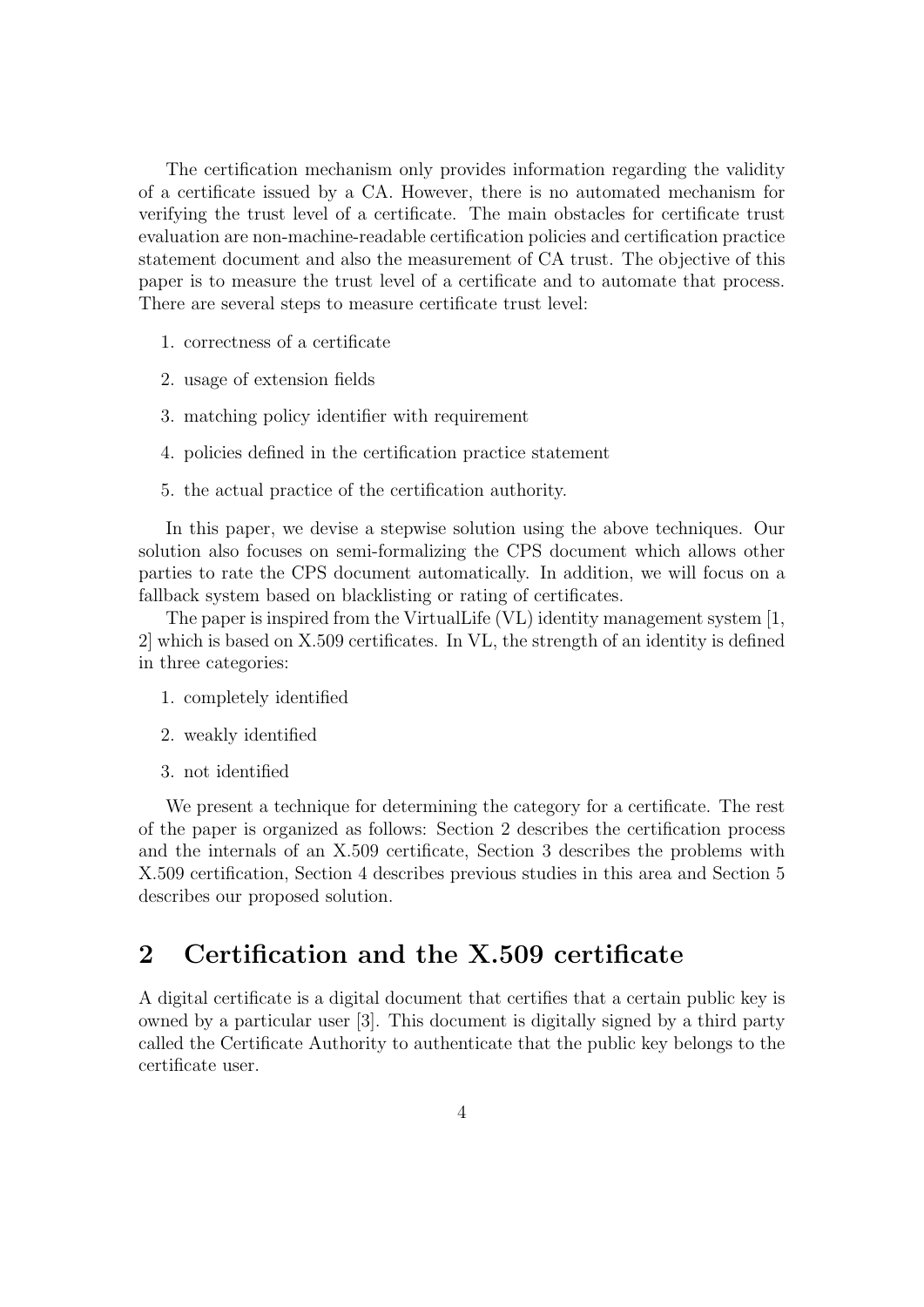

Figure 1: An example of a certificate validation path

#### 2.1 The certification process

The first part of the certification process is the issuing of a certificate to an entity. To apply for a digital certificate, a certificate signing request (CSR) is sent from an applicant to a certificate authority. To generate a CSR, the applicant creates a public/private key-pair. The CSR also contains identifying information about the applicant. For example, the distinguished name, e-mail address and information about location or occupation. This information is signed by the applicant using the private key. The resulting CSR is then sent to the certificate authority who verifies the provided identity information of the applicant. If the request is successful, the certificate authority sends back the signed identity certificate to the applicant.

The certification authority is free to set up the policy of verifying actual identities. Some certification authorities operate in a completely online fashion. The authority can verify the user's access to an e-mail account and no other information. For domain certificates, the authority can require that the applicant can access the administrator e-mail account of that domain. However, in order to issue a more trusted certificate, the certification authority should verify the identity of the individual by requiring official documents and maybe even personal presence.

A valid certificate can be used to prove the identity of a person or any other entity. In a two-party authentication process, the receiving party can check the authenticity of a certificate using certificate path validation process. The certificate path is a list of certificates used to authenticate an entity. Figure 1 shows a typical certificate validation path [4]. Certificate validation is done in two steps. First, the party that relies on the certificate verifies the certificate and its signer using the certificate path. If the certificate is trustworthy for the relying party, it accepts the certificate. Second, the certificate is checked using a certificate revocation list (CRL) or an Online Certificate Status Protocol (OCSP) server to check the revocation status of a certificate. The CRL is a list of revoked certificates published by the certificate signer (CA). OCSP is similar in purpose to a CRL but provides an interactive online service for each request [5].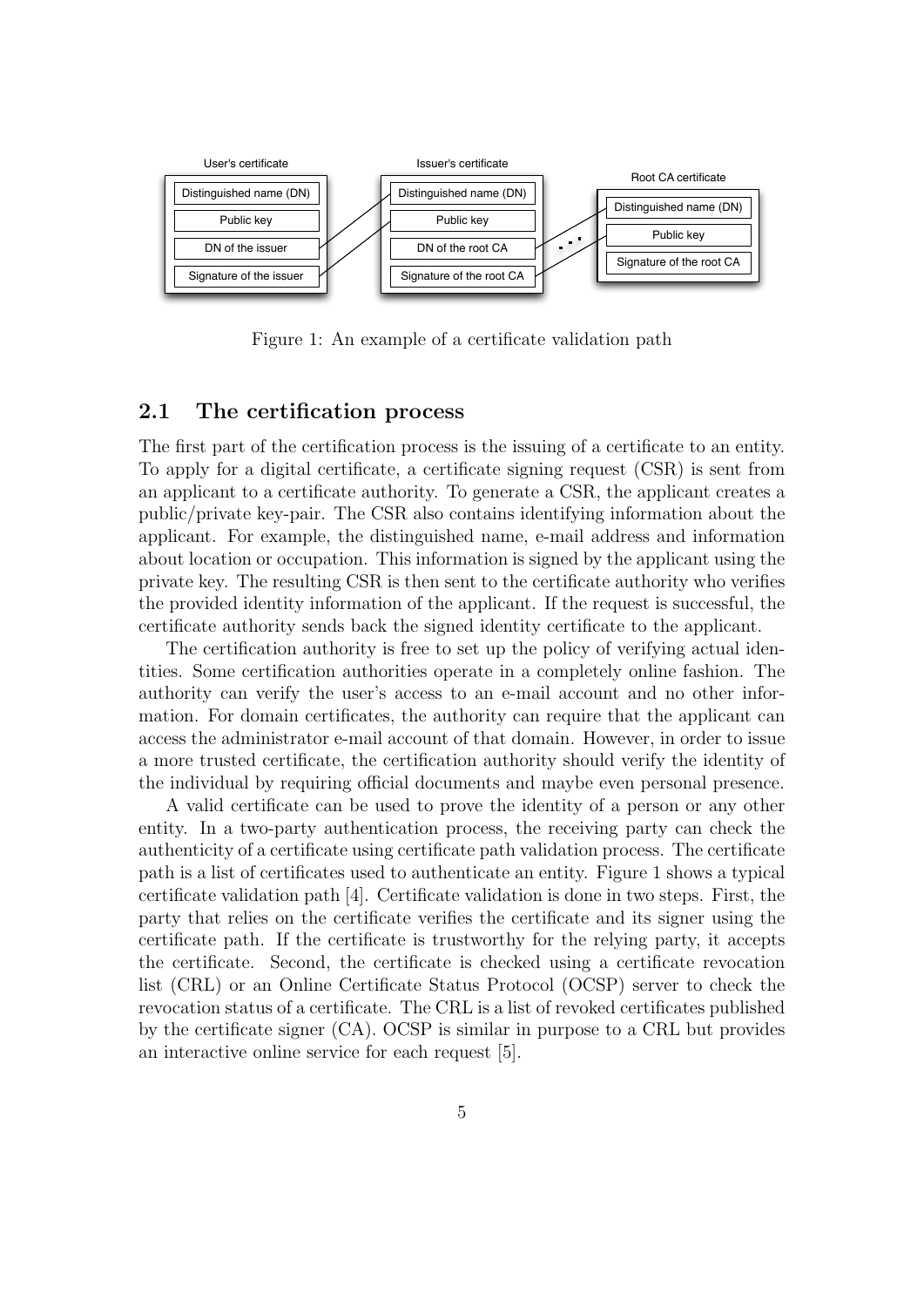#### 2.2 The X.509 certificate

The design goal of X.509v3 [6] is to support a wide range of applications and environments. It incorporates several extension fields to support the design goal.

#### 2.2.1 Basic fields

The most basic fields that make up the certificate are described below.

tbsCertificate: This field contains the names of the subject and the issuer, a public key associated with the subject, a validity period, and other associated information.

signatureAlgorithm: The signatureAlgorithm field contains the identifier for the cryptographic algorithm that is used to sign the certificate.

signatureValue: The signatureValue field contains a digital signature of tbscertificate.

Some other fields in this group include the version number and the serial number. Figure 2 provides an example certificate with basic fields.

#### 2.2.2 Certificate extensions

A X.509 certificate contains a series of certificate extensions fields. At a minimum, applications conforming to X509 version 3 must recognize the following extensions: key usage, certificate policies, subject alternative name, basic constraints, name constraints, policy constraints, extended key usage, and inhibit any-policy [6]. Among these extensions, three extensions are important for measuring trust of a certificate. These extensions are key usage, certificate policies, and policy mappings.

Key usage: The key usage extension defines the purpose  $(e.g.,\,encipherment,$ signature, certificate signing) of the key for a certificate [6]. The extension field is obligatory for certificates that contain public keys which are used for validating digital signatures on other public key certificates or CRLs.

Certificate policies: The certificate policies extension contains a sequence of one or more policy information terms, which are identified by an object identifier (OID) and optional qualifiers. For an end entity certificate, these policy information terms indicate the policy under which the certificate has been issued and the purposes of the certificate. Applications with specific policy requirements check a list of policies which they will accept and compares the policy OIDs in the certificate with the list [6]. Figure 3 shows a policy extension field.

Name constraints: This constraint restricts CA to issue only a certain type of certificate.

Extended key usage: This extension usually appears in end entities' certificates. If a certificate contains both a key usage extension and an extended key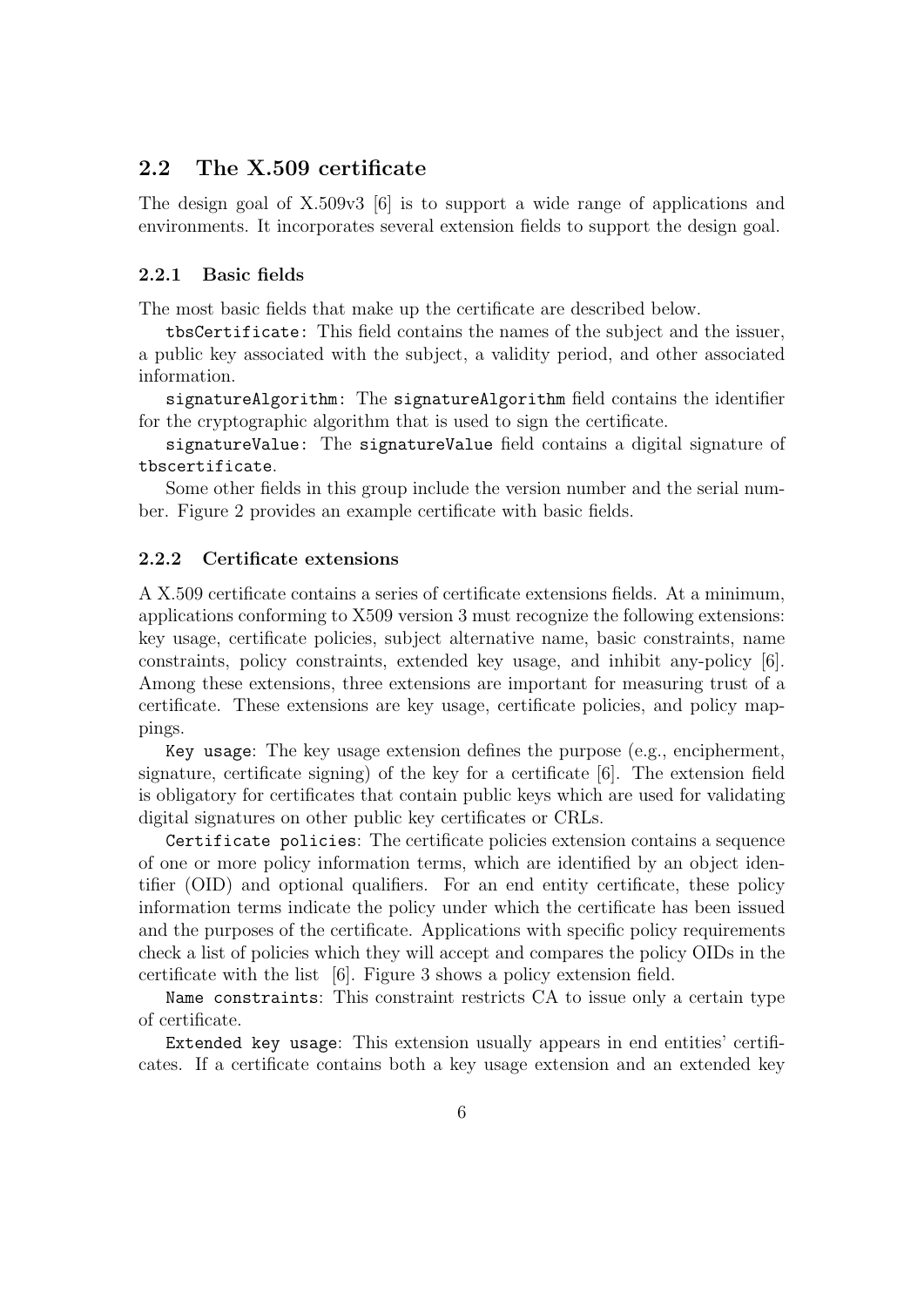| <b>SSL Server Certificate</b>               |                                                             |  |  |
|---------------------------------------------|-------------------------------------------------------------|--|--|
| SSL Server with Step-up                     |                                                             |  |  |
| <b>Issued To</b>                            |                                                             |  |  |
| Common Name (CN)                            | solo1.nordea.fi                                             |  |  |
| Organization (O)                            | Nordea Bank Finland Abp                                     |  |  |
| Organizational Unit (OU) Electronic Banking |                                                             |  |  |
| <b>Serial Number</b>                        | 3D:E0:F6:7A:3C:1C:64:C1:04:A6:BB:22:0A:A2:C5:49             |  |  |
| <b>Issued By</b>                            |                                                             |  |  |
| Common Name (CN)                            | VeriSign Class 3 Extended Validation SSL SGC CA             |  |  |
| Organization (O)                            | VeriSign, Inc.                                              |  |  |
| Organizational Unit (OU)                    | VeriSign Trust Network                                      |  |  |
| <b>Validity</b>                             |                                                             |  |  |
| <b>Issued On</b>                            | 03/06/2009                                                  |  |  |
| Expires On                                  | 04/06/2010                                                  |  |  |
| <b>Fingerprints</b>                         |                                                             |  |  |
| <b>SHA1 Fingerprint</b>                     | 64:9C:D4:BF:03:E9:D4:6F:9F:DF:D8:CB:53:DB:1A:1C:0C:71:35:36 |  |  |
| <b>MD5 Fingerprint</b>                      | 19:34:A8:90:76:37:DE:60:27:9F:FD:78:F2:C7:7C:AC             |  |  |
|                                             |                                                             |  |  |
|                                             |                                                             |  |  |
|                                             |                                                             |  |  |
|                                             |                                                             |  |  |

Figure 2: An example certificate in web browser

usage extension, then both extensions must be processed and the certificate must only be used for a purpose consistent with both extensions [6].

#### 2.2.3 Extended validation certificates

Extended validation certificates (EV) is a special type of X.509 certificate that requires more extensive investigation of the requesting entity from the certification authority. Only certain number of CAs which follow the guidelines [7] can issue extended validation certificates. An EV clearly differentiates between lowvalidation certificates and rigorously validated certificates. Current browsers such as Internet Explorer 7, and Firefox 3.5 can easily identify EV certificates and provide user-friendly notifications in the address bar. For example, an EV certificate can be shown with green bar with subject name to help the user to identify the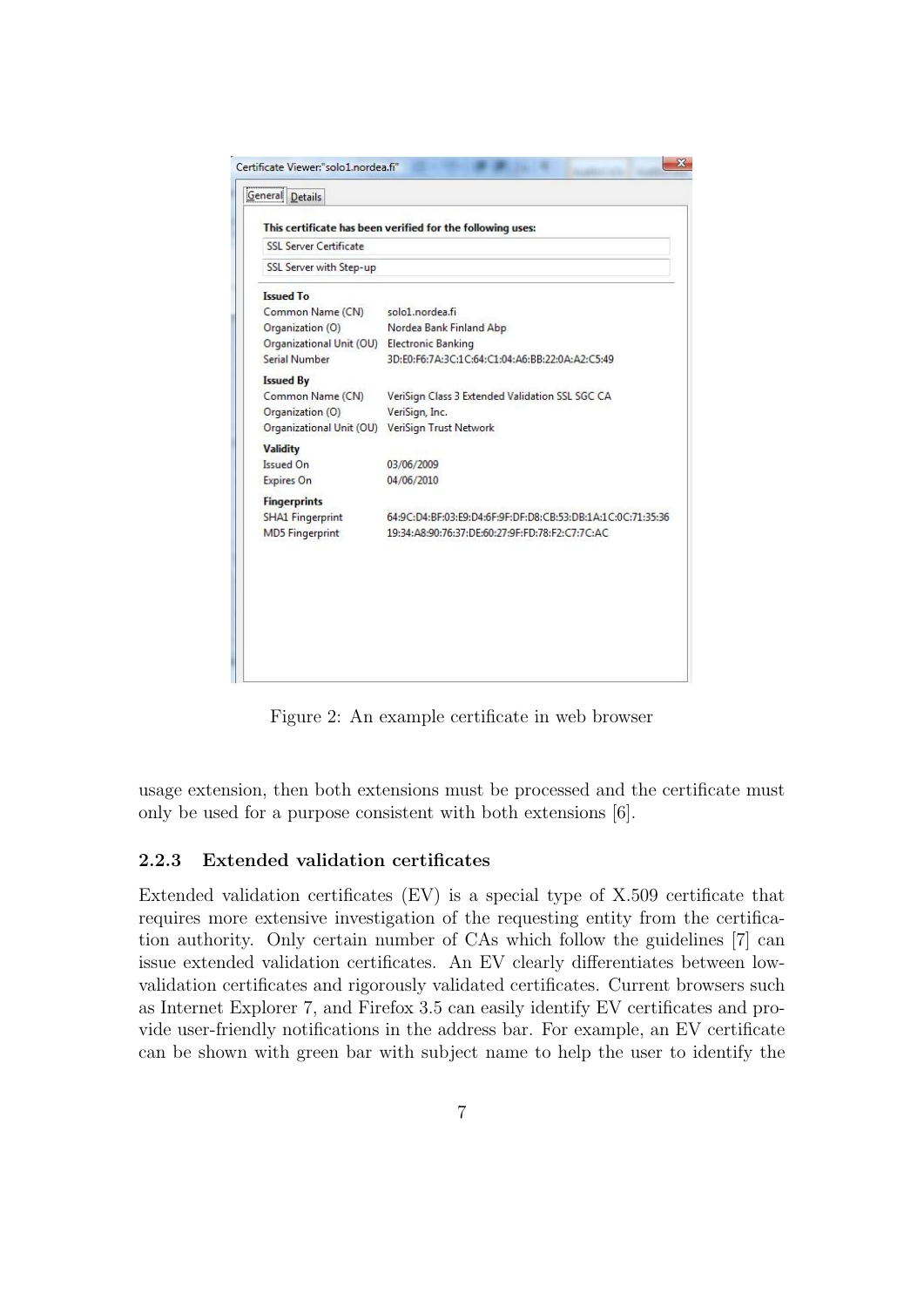

Figure 3: Certificate policy field



Figure 4: EV certificate in Firefox

entity. Figure 4 shows an example of an EV certificate in the Firefox web browser.

According to the extended validation guidelines, certificate authorities are assigned a specific EV identifier which is registered with the browser vendors. For example, the EV object identifier for Verisign is 2.16.840.1.113733.1.7.23.6 [8] which is tagged with certificate policy extension field of a X.509 certificate. The certificate policy field also includes a link to the CA's policy file (CPS). A client application which wants to evaluate the trust level of a certificate can verify the object identifier of a certificate with the published object identifier. The client application can also look into the corresponding CPS document to measure the trust level. In addition, a certification authority providing EV certificates must also provide an OCSP service to check the revocation status of a certificate. This enables client applications to check the revocation status of an EV certificate online.

#### 2.2.4 Logotype

The logotype (RFC 3790 [9]) was introduced as a certificate extension field to provide visual or audio information about the subject of a certificate which aims to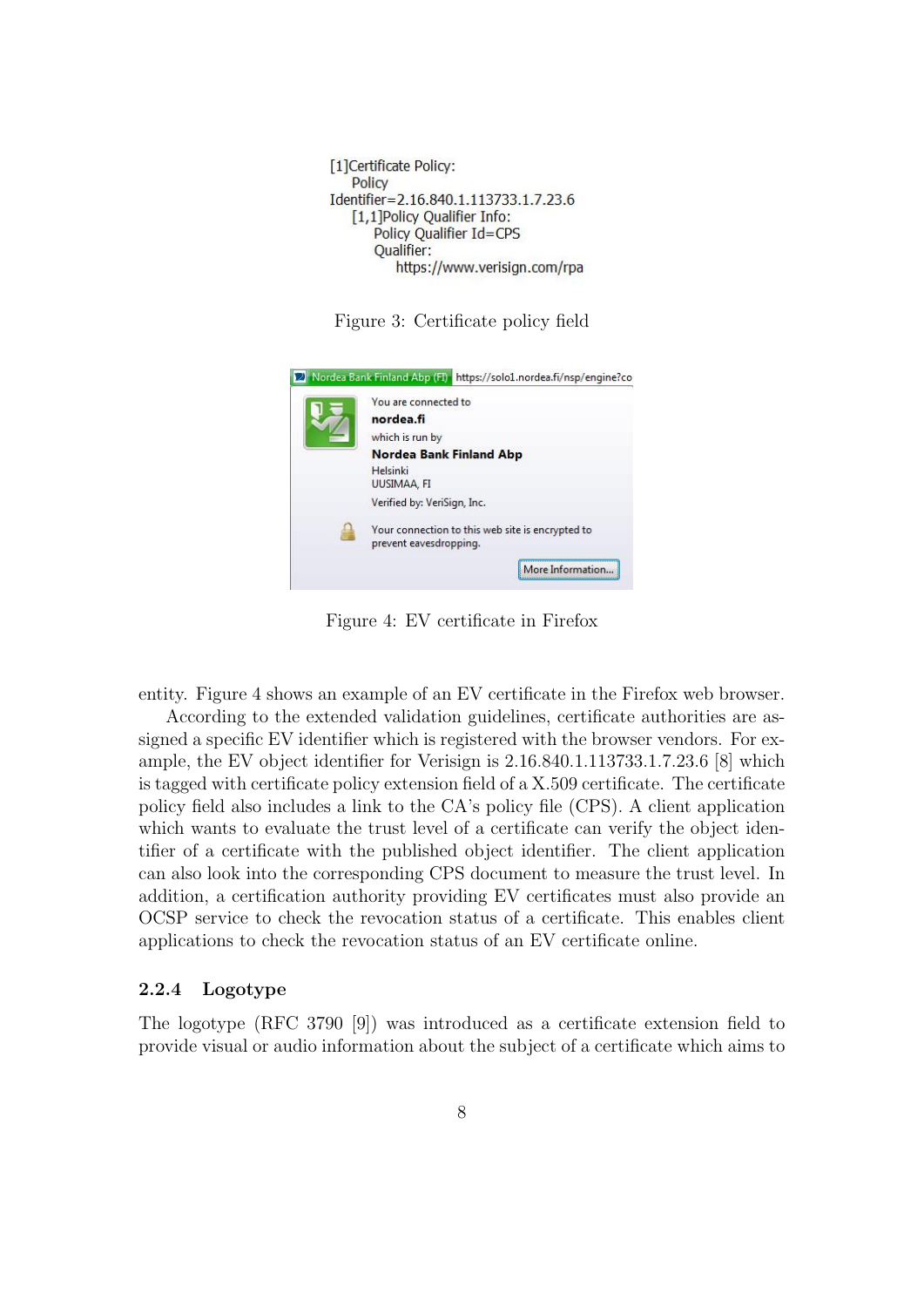help a human user to verify the certificate. Usually, a link is added to the logotype field of a certificate to access the user image or audio. Certificate authorities are obliged to put a valid image of the subject in the logotype field. This opens up a new opportunity to check the certificate using biometric or visual information of a subject. Although, this field is less popular at the time of writing this paper, it could be a vital measure for certificate identification.

#### 2.3 Certificate authenticity and certificate class

The degree of trust in a certificate differs according to the class of a certificate. Usually, each CA has a policy to classify the certificate based on the trust level and identification mechanism. According to the VeriSign CPS, there are three classes of certificates based on trustworthiness [8]. Table 1 lists the VeriSign certificate classes.

| Class 1 | This certificate does not provide identity authentication.  |  |
|---------|-------------------------------------------------------------|--|
|         | Only the email address of the subscriber is checked during  |  |
|         | the certificate issuing process.                            |  |
| Class 2 | This certificate is issued based on authenticated data of a |  |
|         | valid identity proofing service such as a credit bureau or  |  |
|         | another reliable source.                                    |  |
| Class 3 | A class 3 certificate is provided on personal presence of   |  |
|         | the certificate applicant or a document of notarization.    |  |
|         | This check also includes government certified documents     |  |
|         | such as identity cards or passports.                        |  |

Table 1: VeriSign certificate classes

## 3 Problems with X.509

Although X.509 is a popular standard for certificate representation, it still lacks in certain areas. First, users use an undefined certification request protocol to obtain a certificate which is published in an unclear location [10]. Second, revocation is either handled in an ad hoc manner or ignored entirely. There is no standard technique to update revocation information to the end client. In addition, revocation should revoke the capabilities not the identities [10]. Third, certificates are based on owner identities not on some unique keys. Owner identities do not work very well in practice. For example, people can change their affiliation or email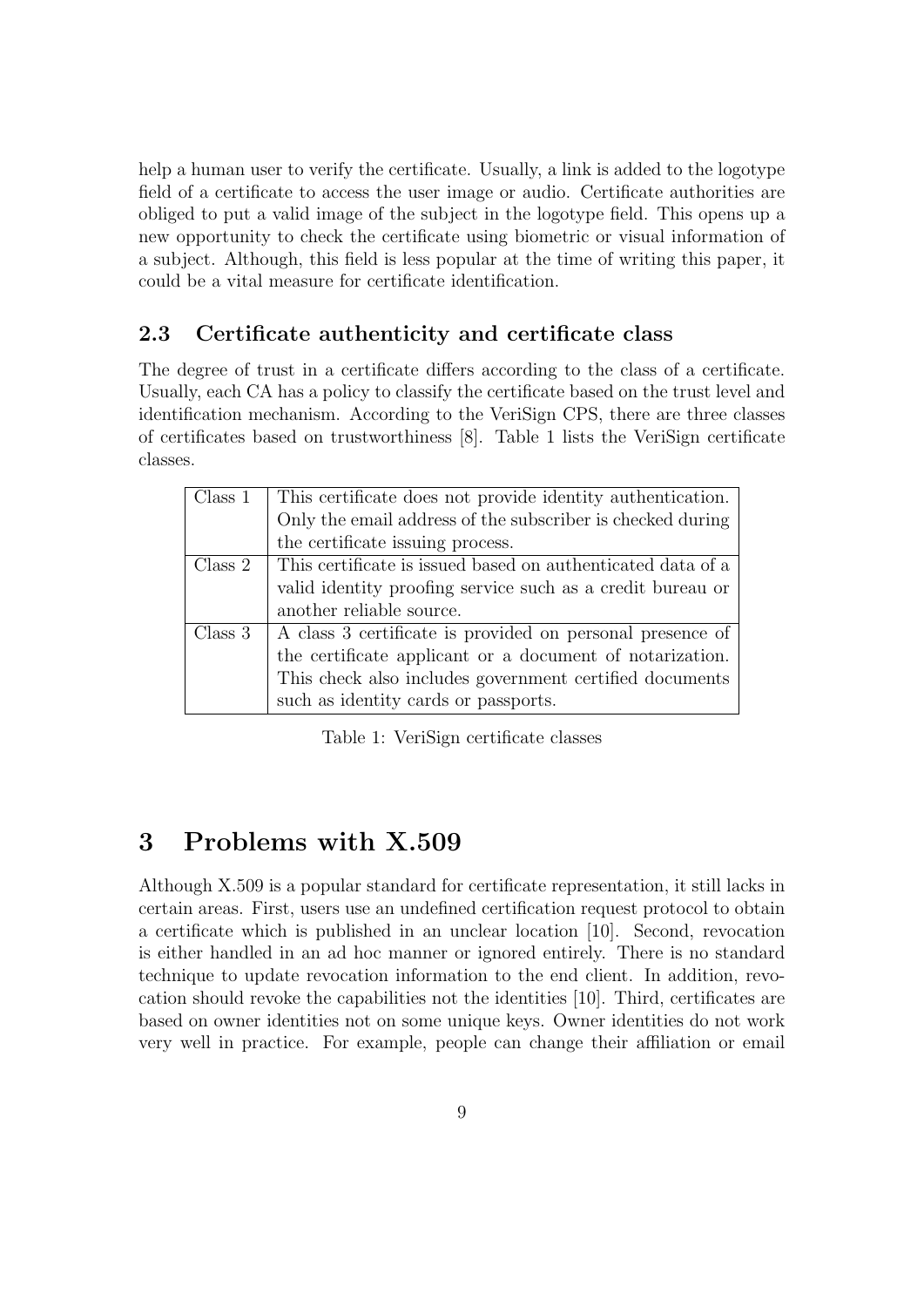address and thus, the identity information changes and the certificate will contain incorrect information.

#### 3.1 Problems with X.509 CA policies

There are several problems associated with the CA policy. At present, a CA policy mainly serves three purposes [10]:

- 1. it provides a CA-specific mini-profile of X.509
- 2. it defines the CA terms and conditions and indemnifies the CA
- 3. hides kludges for PKI problem areas.

In addition, CA policies may define

- 1. obligations of the CA (e.g., check certificate user validity, and publish certificates/revocations)
- 2. obligations of the user (e.g., provide valid, accurate information, protect the private key, and notify the CA on private key compromise)

The CA policy file is the single most important document for measuring the trust level of X.509 certificates [10]. However, CA policy files are not homogenous across all CAs. The non-homogenous CA policies create problems in automatic evaluation of trust in a certificate. To overcome this policy differentiation, closed PKI models are introduced. For example, FPKI: (US) Federal PKI profile requires certain extensions (e.g, basicConstraints, keyUsage, certificatePolicies, nameConstraints) to be critical. This enables inter-operability and reliability between certificates when other vendors maintain the same level of X.509 extensions.

In X.509, the originality of the certified data lies completely within the restrictions of the policy management of a CA. This means that identity validation is performed within the framework of the CA using its own rules defined by the Certification Practice Statement. Thus, any deviation or lack of trustworthiness in the CPS creates a lack of trust in all the certificates signed by that CA.

## 4 Previous work

Several studies have been conducted to define a set of rules for evaluating the trustworthiness of a certificate and hence evaluating the certification policy of a CA. Omar and Lindsay [11] proposes a set of requirements for certificate evaluation. They have analyzed the policies of three CAs (EuroPKI, SwuPKI and DutchGrid)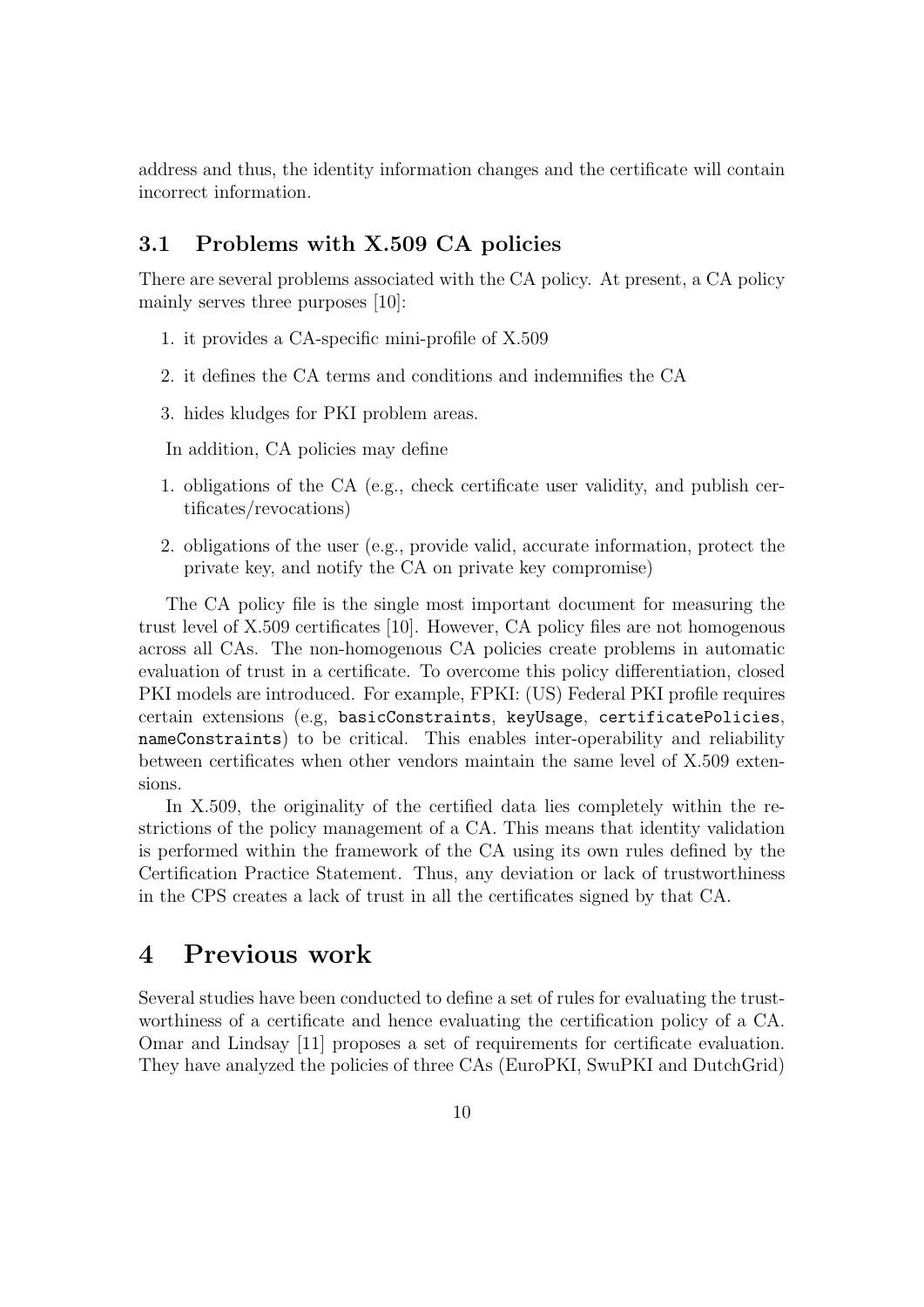to find a common criteria set which can be used to evaluate the trustworthiness of a subject. They finally propose 27 criteria to measure the trustworthiness of a subject in a certificate.

Stephan Grill [12] proposes description logic (DL) to formalize the Certificate Practice Statement document. The author also proposes a structured CPS mechanism using description logic. In order to integrate such a structured CP/CPS in a PKI system, several relevant aspects are presented in his paper: a suitable syntactic representation, a mechanism to bind such a structured CP/CPS to a certificate, alternatives for the relying party to specify requirements for acceptable policies and consequences for cross-certification [12].

A similar approach is used by Weaver [13] to define a semi-formal method to automate the trustworthiness decision of a CPS document. As US federal law states that CPS documents should be human readable, they propose a semi-formal method using XML for converting CPS documents defined by RFC 2527 and RFC 3647. They designed three tools—PKI PolicyRepository, PolicyBuilder, and PolicyReporter to automate this task.

The PKI PolicyRepository stores certificate policies for retrieval by their reference structure such as the object identifier. The tool segments a CPS document according to the style defined in RFC 3647 and stores it in a reference format. The second tool, PolicyBuilder assists the CA for creating policies based on PolicyRepository. The final tool, PolicyReporter helps the users by providing higher quality information during policy comparison. This tool searches the policy file for some keywords. Policy statements with the highest importance contain the words MUST, REQUIRED, or SHALL, the next most important provisions contain SHOULD or RECOMMENDED, and the least significant requirements use MAY or OPTIONAL [12]. The program counted this word in a file and indicates the trust level of a certificate. A large difference in word counts indicate discrepancies in the requirement levels of two sections of different policy files.

The Platform for Internet Content Selection [14] is an effort of the W3C to provide a technical means for users to select and reject websites based on the content [14]. The PICS architecture which consists of three components is shown in Figure 5.

The architecture consists of rating services and rating systems, labels and rules. A rating service is an individual, group, organization, or company that provides content labels for information on the Internet. The labels are based on a rating. When a user accesses a document, he at the same time checks the rating within the service. Based on the rating, it performed content categorization of the document.

Table 2 shows a comparison of approaches to the problem of certificate trust evaluation.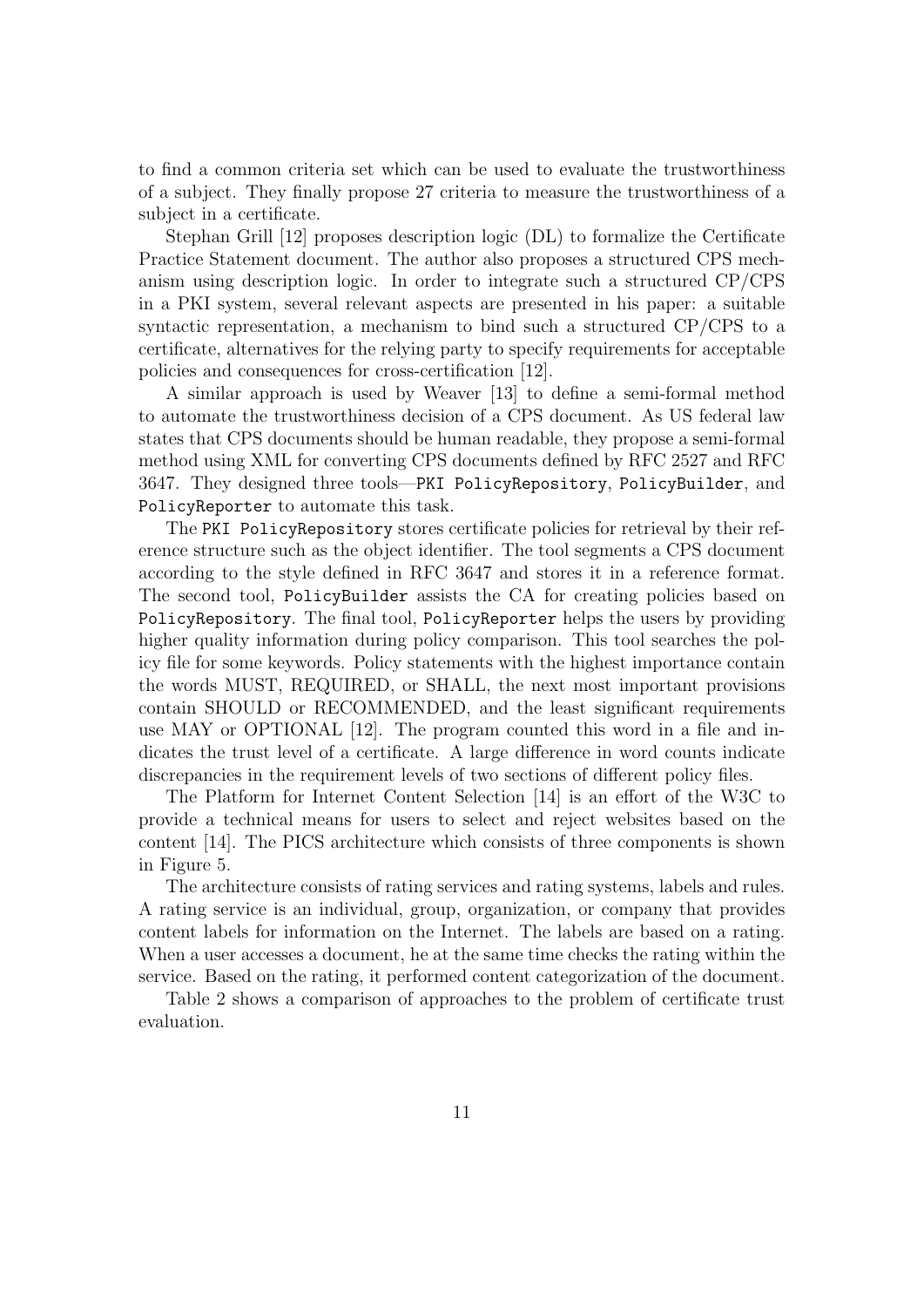

Figure 5: The PICS architecture

### 5 Proposed solution

The trust evaluation of a certificate is a complex process. As discussed previously, there are several techniques to achieve this objective. One option is to check the certificate extension fields and match those with the client application's policy requirement for a specific policy object identifier. Second, certificates are issued under a certificate policy and certification practice statement which are critical for trustworthiness of a certificate. Thus, the formalization or semi-formalization of the CPS document can enable the automatic trust measurement of a certificate. In addition, manual auditing by a trust body is necessary to check that a CA is following the CPS guideline during the certification life cycle. PKI audits verify that the certificate policies and certification practice statements are consistent with a framework of requirements. For example, the financial services industry has defined the ISO 21188 standard which specifies such requirements for banks and similar institutions. Other similar requirement standards include WebTrust and ANSI X9.79 [15].

Our proposed solution suggests several techniques to determine the trust of a certificate. The solution is based on the assumption that X.509 and the PKI model are the standard method for certification.

Step 1: Verification extension in X.509. We believe that a unified certificate verification extension field in X.509 format would significantly benefit the cause. This field would define the degree of verification the CA has performed to grant this certificate. Meta-Certificate Group has already proposed a field which contains nine categories according to the verification level [16]. Applications requiring a certain level of trust could consult this field to measure the trust level of a certificate.

Step 2: Semi-formalization of the CPS document. In this approach, the client application will fetch CPS documents specified in the policy extension field and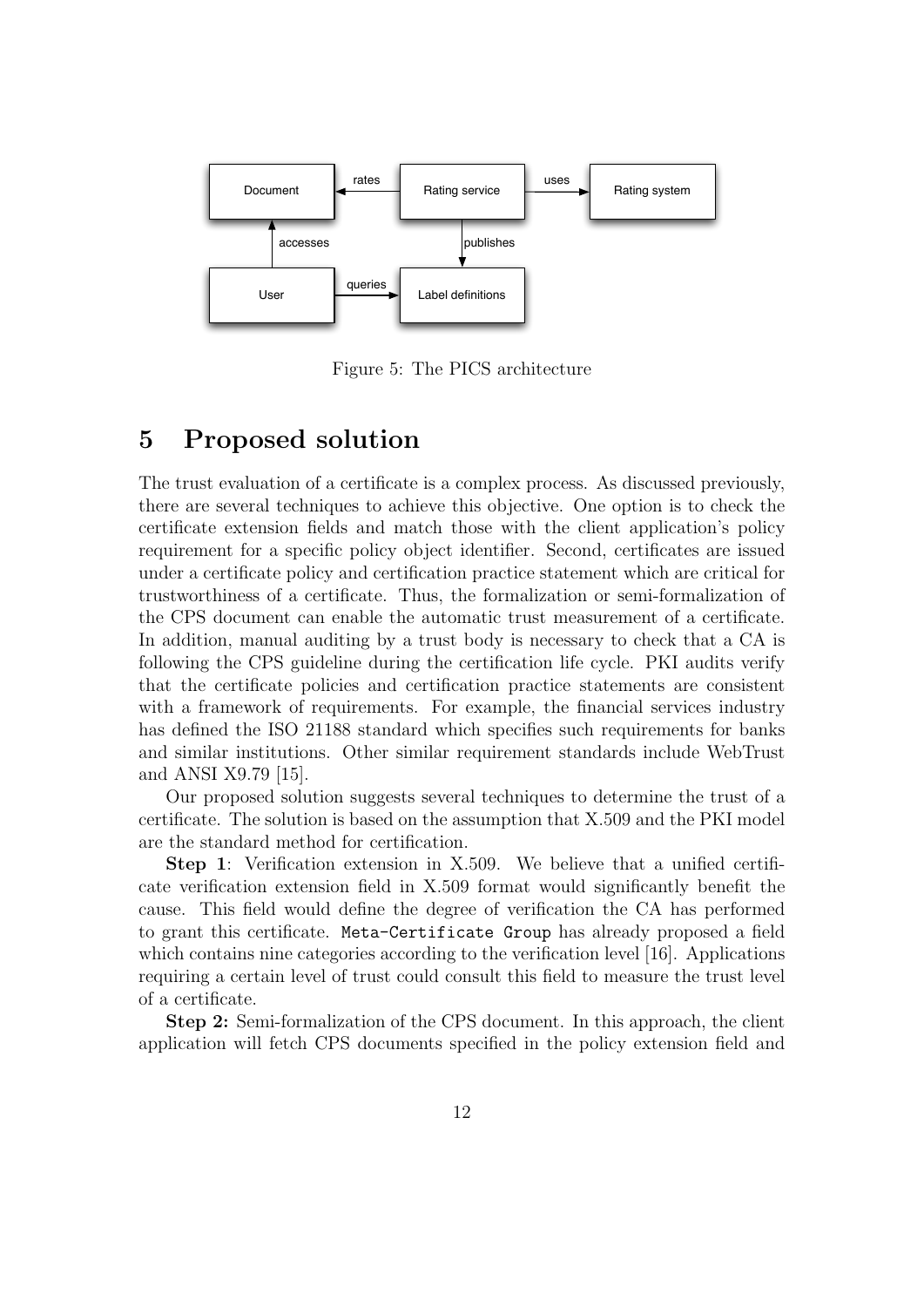| Solution                          | Advantage                  | Disadvantage              |
|-----------------------------------|----------------------------|---------------------------|
| <b>CPS</b>                        | Processing is performed.   | Trust evaluation is based |
| semi-                             | using local knowledge      | on weak assumptions       |
| formalization hich means that ap- |                            | $(e.g.,$ counting words)  |
|                                   | plications can indepen-    | which gives a less ac-    |
|                                   | dently evaluate a certifi- | curate result. Requires   |
|                                   | cate.                      | network access for re-    |
|                                   |                            | questing the CPS file.    |
| <b>CPS</b>                        | Provides more accurate     | CPS files have no com-    |
| formal-                           | information about the      | mon standard. Requires    |
| ization                           | CPS file.                  | network access for re-    |
|                                   |                            | questing the CPS file.    |
| Ratings                           | Flexible and easy to find  | Trust depends on the in-  |
| service                           | rating for a certificate.  | dependent auditing au-    |
|                                   | Provides a clear direc-    | thority. Requires an      |
|                                   | tion about a certificate.  | online request to get     |
|                                   |                            | the latest rating infor-  |
|                                   |                            | mation.                   |

Table 2: A comparative analysis of CPS trust evaluation techniques

analyze the CPS file using some available approaches (eg the one presented by Weaver [13]). This analysis can provide a valuable determination matrix for the client application regarding CA policy and trust level.

Step 3: The creation of a CA rating service. A rating service is a common approach for getting quality content from the Internet infrastructure which is distributed in nature. One solution is to create an online rating service based on the PICS architecture which provides a rating (e.g, trust level) for a CA and the associated machine-readable policy file. The ratings are provided by an independent auditing authority which verifies the integrity level of a CA and CPS document. We acknowledge, that CA evaluation is a subjective matter and a rating service creates another party to trust. However, we stress that the rating service just provides a user-friendly layer of simplification on top of the standard X.509 infrastructure. Users can still override the ratings with their personal trust preferences.

The proposed architecture of the rating service is shown in Figure 6. A description of the architectural components follows.

Benchmark body: The benchmark body is an independent body which states the set of trust requirements the auditing authority measures during the CA evaluation process. We can generate the trust requirements using the approach defined by Omar and Lindsay [11]. In addition, a common evaluation grade is determined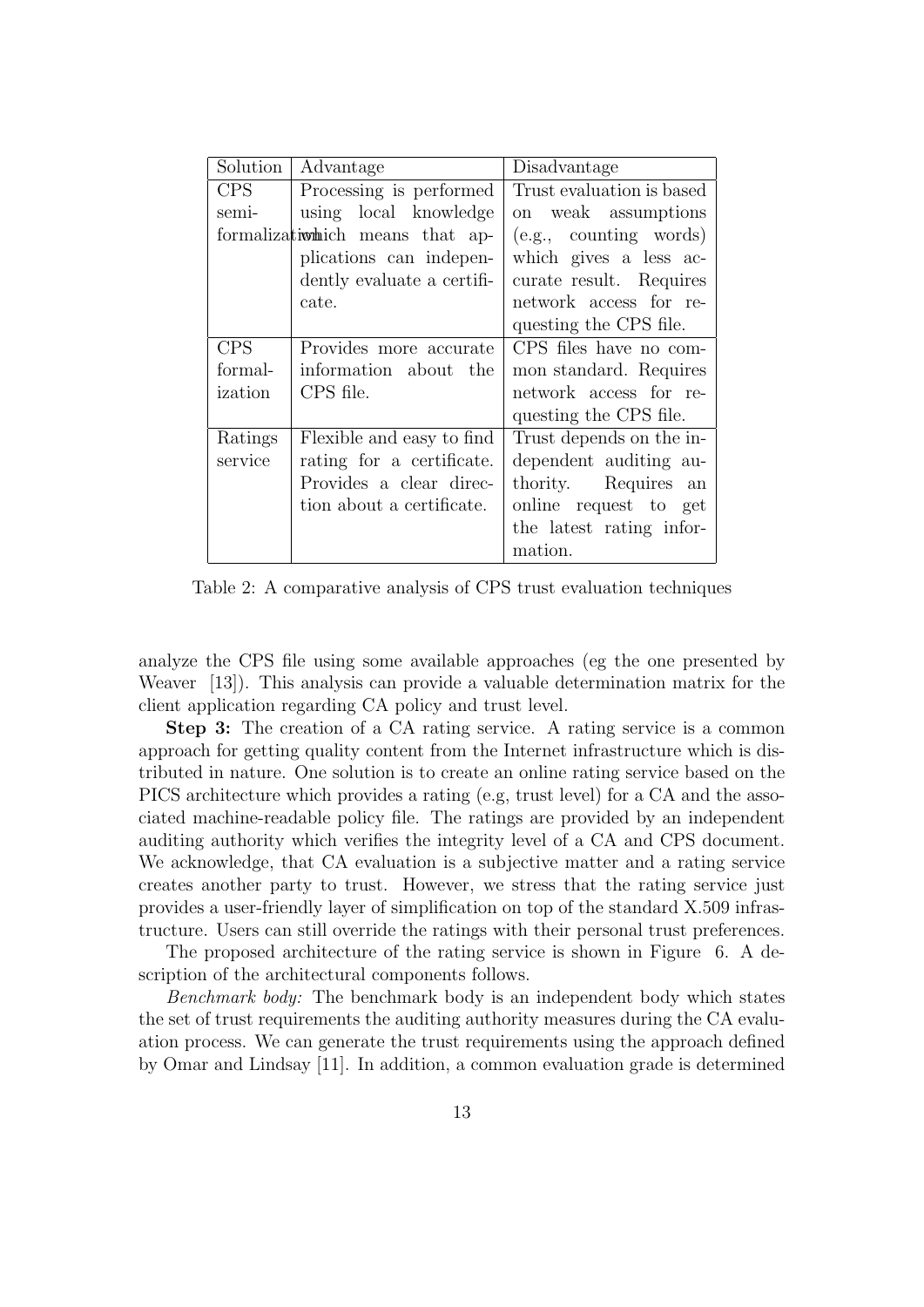

Figure 6: The certificate policy rating system

by this body. For grading, we can use the recommendation by MCG [16].

Audit authority: The audit authority evaluates the CA and its CPS documents according to a fixed set of criteria defined by the benchmark body. The audit authority also evaluates the actual practice of a CA in accordance with the published policy file. It assigns a label to each CA and associated policy file. The assigned label contains timestamp information, rating authority information and the actual rating. The rating is provided against each criteria defined by the benchmark body. Rating against each criteria enables the client application to measure trust according to its specific requirement. Timestamp information ensures the liveliness of audited data.

User applications: A client application first accesses the online service to get an associated label marking for a specific certificate. Second, it contacts the audit authority to get the published label definition. Finally, the trustworthiness of a CA and CPS is measured using ratings and label definition.

The rating architecture is distributed in nature with many online service providers and audit authority providers. The client application or users are free to choose the service provider whom it will trust. This can be solved similarly with the domain name system. Local caches of the ratings database can be kept on devices with no permanent network connection.

The CA evaluation process based on the PICS architecture also has several problems. The main problem is the dependency of the client application to the PICS server. This partially disables the offline verification of X.509 certificates, but we note that a similar problem has not stopped people from using OCSP. Furthermore, with this approach, small certification authorities that are not audited, will get a default ranking. Besides, there could be a disagreement between government controlled CA and the independent auditing body regarding data protection, policy and privacy issues of a CA.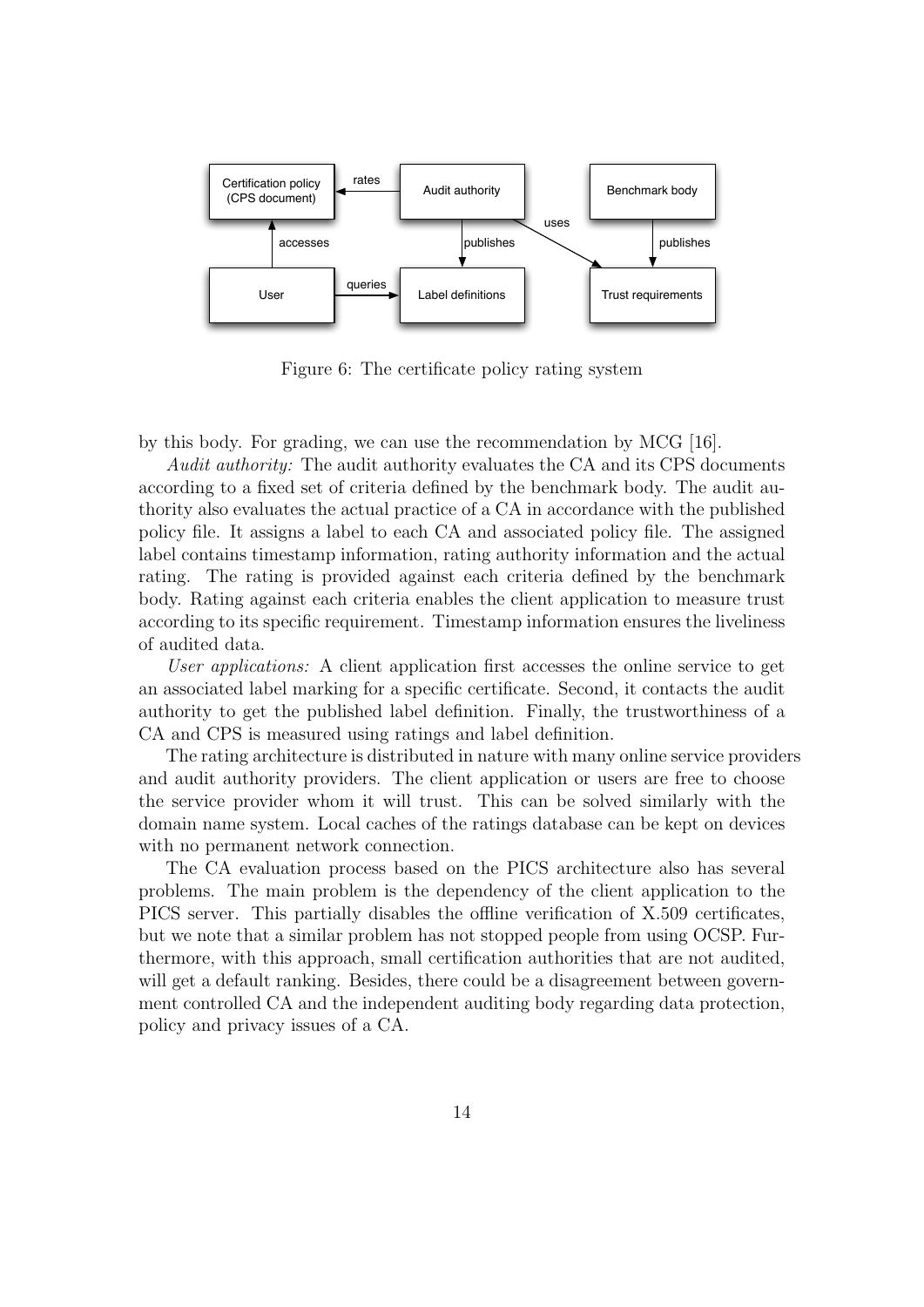#### 5.1 Certificate trust evaluation

In many cases, client applications require automated or semi-automated trust evaluation of a certificate. A good example is an online virtual world like VirtualLife where user interacts with others in real time to perform business activities or social communication. The proper identification of the partner is vitally important for any business transaction. However, for a naive user, it is difficult to understand the difference between a more trustworthy certificate and a less trustworthy certificate. That is why the current browsers are shipped with the certificates of CAs deemed trustworthy for user guidance.

However, this guidance process may yield unintended results as the certification policies of the trusted root certificates are significantly different. We propose a new model for certificate trust evaluation. The complete trust evaluation process for certificates is shown in the flow diagram on Figure 7. The model is based on a rating mechanism that uses several sources. Finally, the accumulated ratings are compared against thresholds to evaluate the trust level of a certificate. The model is designed to work in line with the VirtualLife identification system which has three classes of trust in identity certificates [2].

The evaluation process is as follows. First, the client application maintains a data store of trusted and untrusted certificates. The data store contains extended validation certificates and previous knowledge base of trusted or un-trusted certificates. When a client application wants to evaluate a certificate, it checks its own data store to get the status of a certificate or the one of the signer of the certificate. If the certificate is in the trusted zone, it is accepted. On the other hand, if the certificate is in the untrusted zone, it is rejected. Users can manually add an unknown certificate to the trusted or untrusted data store.

However, if the certificate status cannot be evaluated from the data store, our model requires additional verification steps to automatically evaluate the trust level of a certificate.

Second, the system can check if the key usage field matches with the usage requirements of the client application. If the usage requirements matches the desired usage then continue with the evaluation. Otherwise, the certificate should be rejected if it is used for different purposes than required in the application.

Third, the application assesses the amount of information available in the certificate's distinguished name (DN) field. Certificates with less attribute information get a lower rating.

In the fourth step, the application checks the availability of the policy identifier and CPS link field. A certificate without a CPS link is considered as a low trust certificate.

In the fifth step, the application can use the semi-formalization technique on the CPS document to evaluate the trust level of a CA. Techniques presented by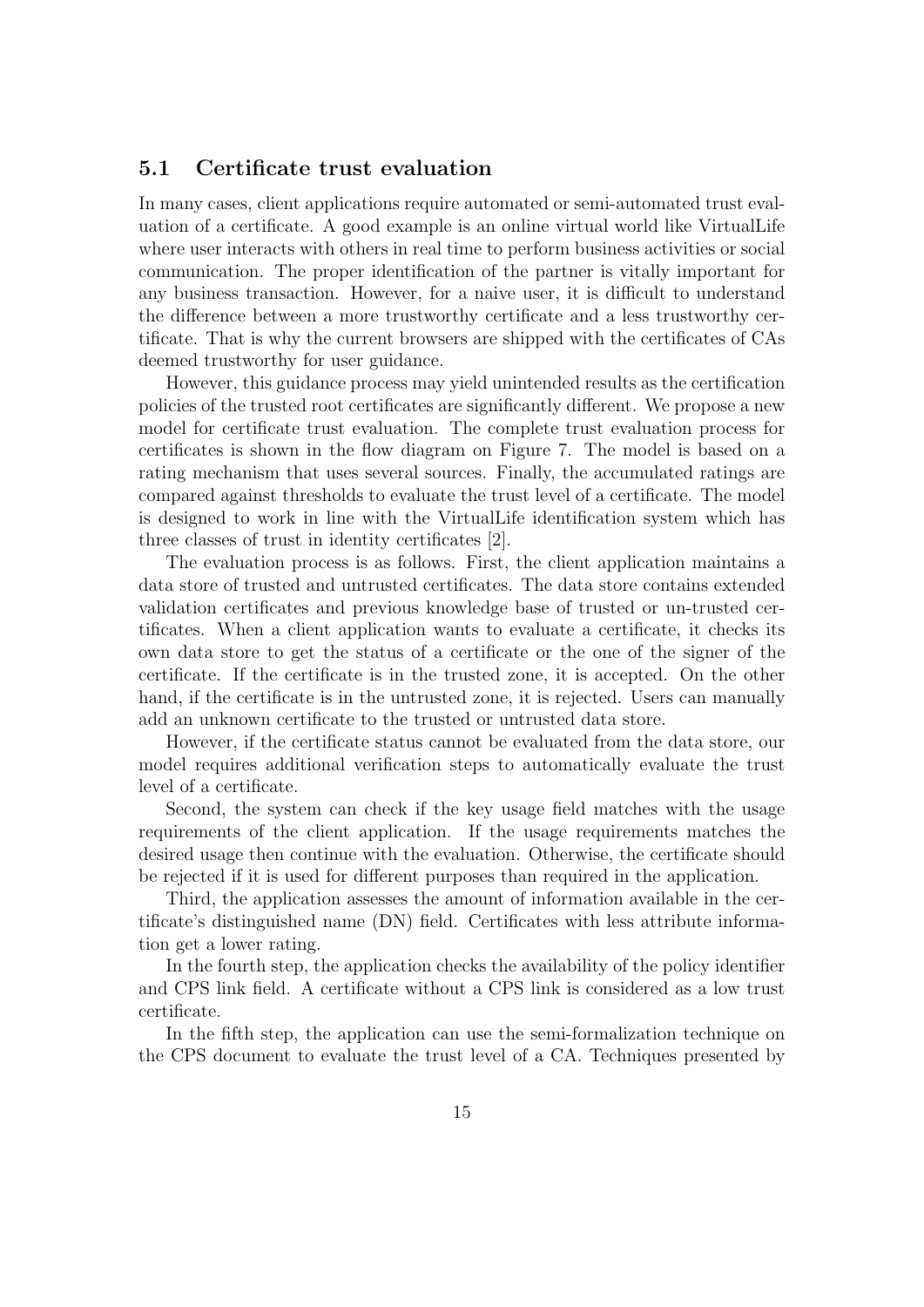Weaver [13] could be used for this purpose. A rating is provided based on this evaluation.

The sixth step provides uses the PICS model for CA and CPS rating to take into account a third-party evaluation of the certificate.

Based on the overall rating and threshold values, a certificate can be accepted, weakly accepted or rejected as a source of trusted information. Although our solution contains many steps, performing all of these steps are not necessary to achieve the trust goal. Rather all these steps can be seen as a combined approach for trust evaluation of a certificate.

## 6 Conclusion

This paper presents a guideline for measuring the trust level of a certificate. We have shown a combined approach which includes certificate extension fields, formalization of CPS and rating service to measure the trust level of a certificate. However, a client application only goes through the steps which are necessary to fulfill its demand for trust level. The presented model is quite robust to measure the trust level in a true manner for different types of certificates.

## References

- [1] "VirtuaLife Project." [Online]. Available: http://www.ict-virtuallife.eu/
- [2] D. Bogdanov and I. Livenson, "VirtualLife: Secure identity management in peer-to-peer systems," in Lecture Notes of the Institute for Computer Sciences, Social Informatics and Telecommunications Engineering, vol. 40, 2010, pp. 181–188.
- [3] B. Sotomayor, "Certificates and certificate authorities chapter 10. fundamental security concepts." [Online]. Available: http://gdp.globus.org/ gt3-tutorial/multiplehtml/ch10s04.html
- [4] IBM, "IBM WebSphere(R) MQ information center." [Online]. Available: http://publib.boulder.ibm.com/infocenter/wmqv6/v6r0/index.jsp? topic=/com.ibm.mq.csqzas.doc/sy10600 .htm
- [5] M. Myers, R. Ankney, A. Malpani, S. Galperin, and C. Adams, "RFC 2560 X.509 Internet Public Key Infrastructure Online Certificate Status Protocol - OCSP." IETF, June 1999. [Online]. Available: http://www.ietf.org/rfc/rfc2560.txt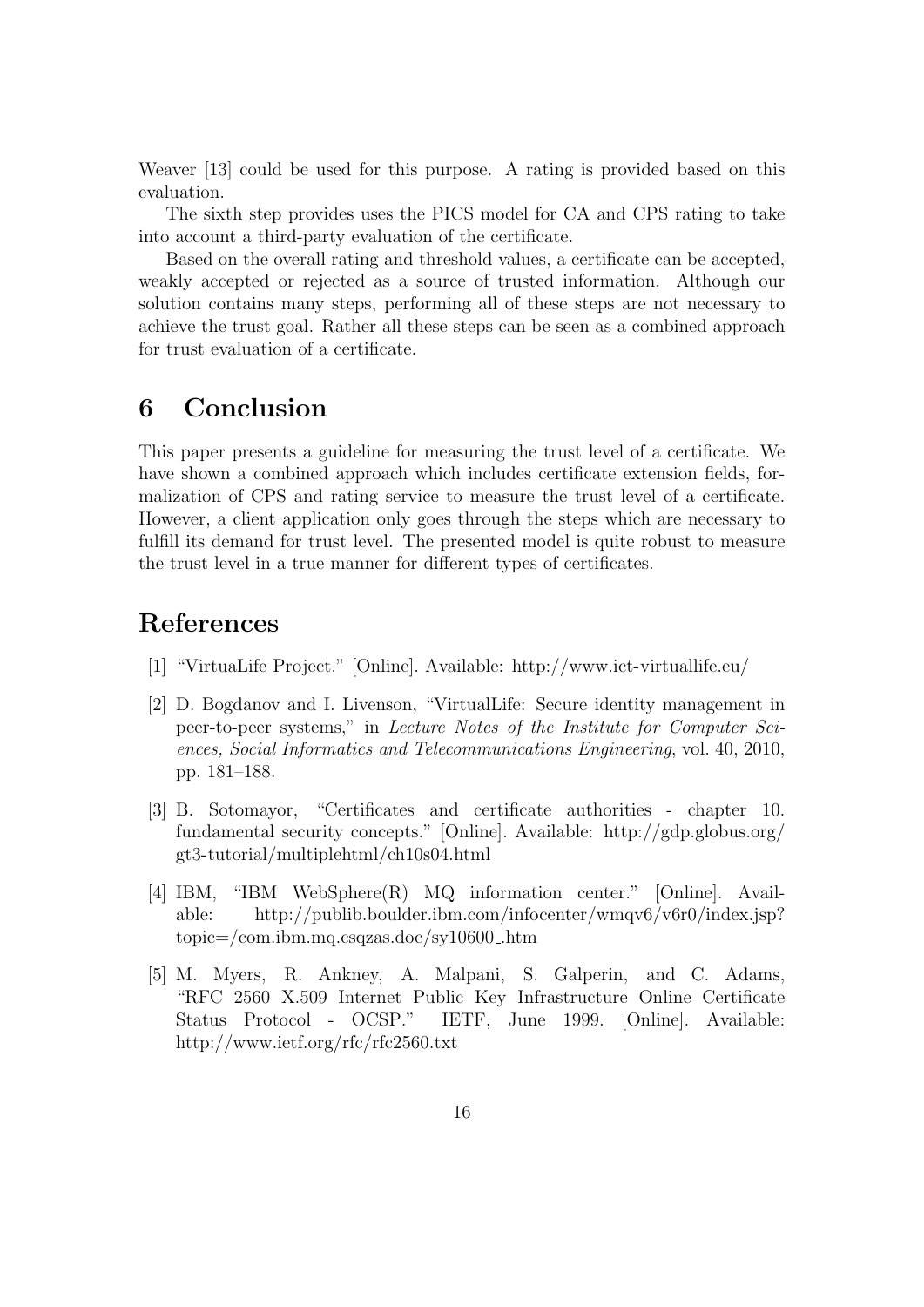- [6] R. Housley, W. Polk, W. Ford, and D. Solo, "RFC 3280 Internet X.509 Public Key Infrastructure Certificate and Certificate Revocation List (CRL) Profile," RFC 3280, April 2002. [Online]. Available: http: //www.ietf.org/rfc/rfc3280.txt
- [7] "Guidelines for extended validation certificates." [Online]. Available: http://www.cabforum.org/
- [8] VeriSign, "VeriSign EV CPS v. 3.3." [Online]. Available: http://www. verisign.com/repository/CPS/VeriSignCPSv3.3.pdf
- [9] C. Mickles and P. Nesser, "RFC 3790 Survey of IPv4 Addresses in Currently Deployed IETF Internet Area Standards Track and Experimental Documents." IETF, June 2004. [Online]. Available: http: //www.ietf.org/rfc/rfc3790.txt
- [10] P. Gutmann, "Tutorial: Design and analysis of security systems." [Online]. Available: http://www.cs.auckland.ac.nz/∼pgut001/tutorial
- [11] O. Batarfi and L. Marshall, "Defining criteria for rating an entity's trustworthiness based on its certificate policy," in Proceedings of the First International Conference on Availability, Reliability and Security (ARES'06), IEEE, 2006.
- [12] S. Grill, "Comparing and evaluating x.509 certificate policies and certification practice statements using description logics," in MS Thesis, Institute for Applied Information Processing and Communication,Graz University of Technology. [Online]. Available: http://arge.signaturen.at/ downloads/Publikation.200112.pdf
- [13] G. A, Weaver, S. Rea, S. W, and Smith, "A computational framework for certificate policy operations," in Dartmouth College, Hanover, NH 03755, USA. [Online]. Available: www.cs.dartmouth.edu/∼sws/pubs/wrs09.pdf
- [14] Resnick and P., "Filtering information on the internet," in Scientific American, 1997. [Online]. Available: http://www.sciam.com/0397issue/ 0397resnick.html
- [15] R. Koorn, P. van Walsem, and M. Lundin, "Auditing and Certification of a Public Key Infrastructure," in Information Systems Control Journal, vol. 5, 2002.
- [16] "The Meta-Certificate Proposal: Presentation Plan, 1997." [Online]. Available: http://mcwg.org/mcg-mirror/mcs97.htm